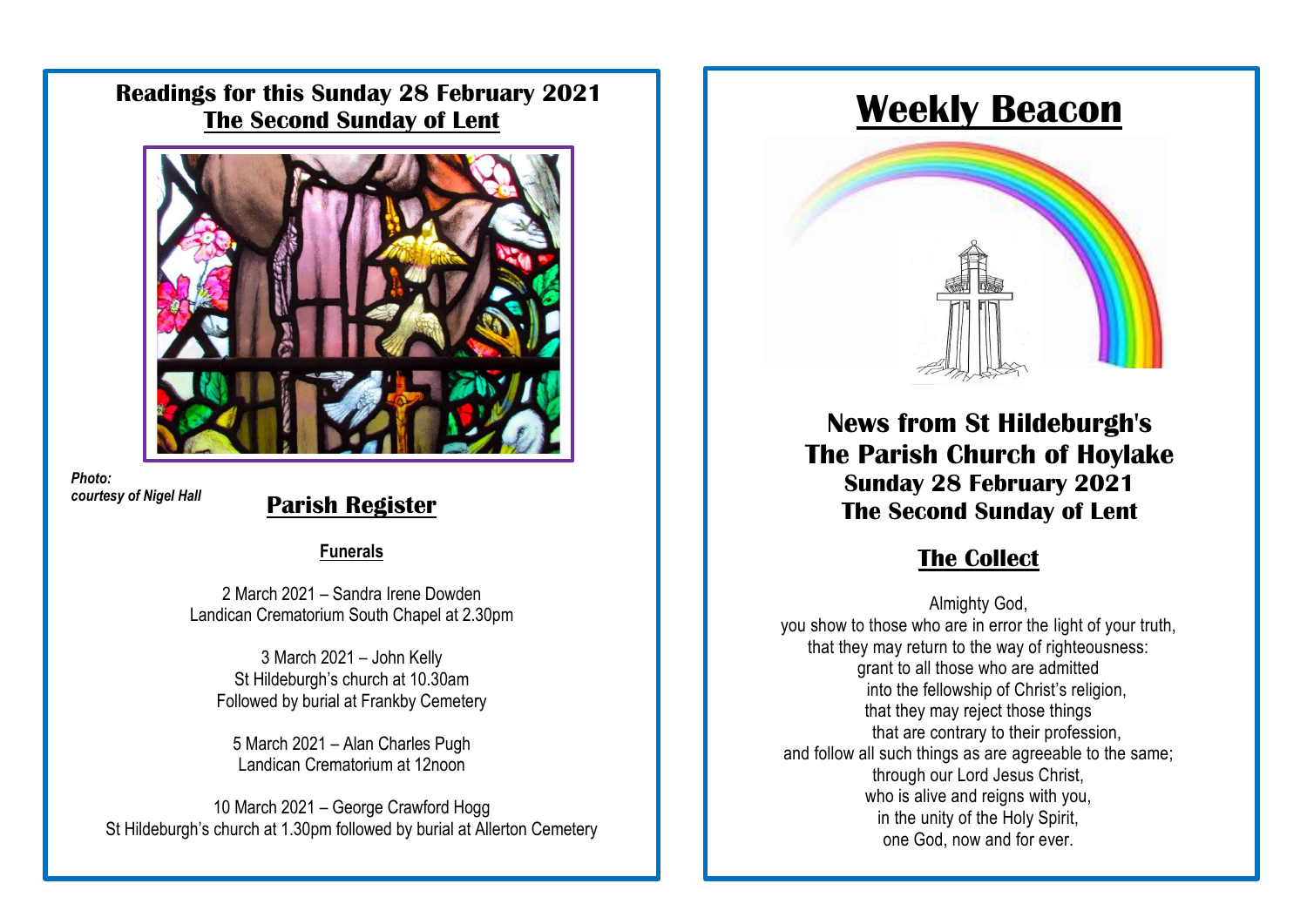### **IMPORTANT INFORMATION**

Due to the pandemic situation, services in church have been suspended for the time being until further notice. The church remains open for private individual prayer as follows:

Mondays to Thursdays and Sundays from 10am to 12 noon

The church is closed on Fridays and Saturdays.

Services are available to view on line on our website. Please visit our website for up to date information as the situation changes.

> **[www.sthildeburgh.net](http://www.sthildeburgh.net/)** and on Facebook **<https://www.facebook.com/sthildeburgh>**

### **You can also access our online services on a smart TV:**

You need to have a modern/"smart" TV set - these all come with **YouTube** as a built in application

Turn on the TV and select the "**YouTube**" app

From the menu that appears when the YouTube app opens, using your remote control, click on the search option (the search menu icon usually looks like a magnifying glass)

Using the remote control, select the letters on screen to form the words "**St Hildeburgh**", then click on "Search"

All our videos will appear in a list - with the most recent service film first. Click on this film using your remote control -the video will play full screen on the TV

### **WEEKLY LENT DEVOTIONALS**



giving a Lent Devotional reflection, as we approach, and prepare for, Easter. online, on the Church website, Facebook page, Twitter page and also on YouTube, for those that have these facilities. If you don't have online<br>concept a printed exist as applicational Development has abbeined by access, a primed script of email of each Devolion can be obtaine<br>or leaving a message for Peter on 07444884879.  $\frac{1}{2}$  interesting a medicing when the term of the YouTube appears. Each week, throughout March, Revd Richard Skinner and Peter Ham will be These 4 devotions will be available as videos, from Wednesday each week, access, a printed script or email of each Devotion can be obtained by calling

As we approach one of the most important festivals in the Christian year, let us remember the death and resurrection of the Son of God: Our Lord and Saviour, Jesus. God so loved the world that He gave his one and only son, that whoever believes in Him, shall not perish, but have eternal life.<br>Lake 2:46 to form the words "**St Hildeburgh**", then click on *John 3; 16.* 

### • All our videos will appear in a list - with the most **Wirral Foodbank**

Thank you for your donations of food which have now been delivered to the Foodbank. The work of the Foodbank continues and your donations are needed more than ever. Please leave your donations in the porch at The Vicarage, 1 Stanley Road, Hoylake CH47 1HL. Thank You!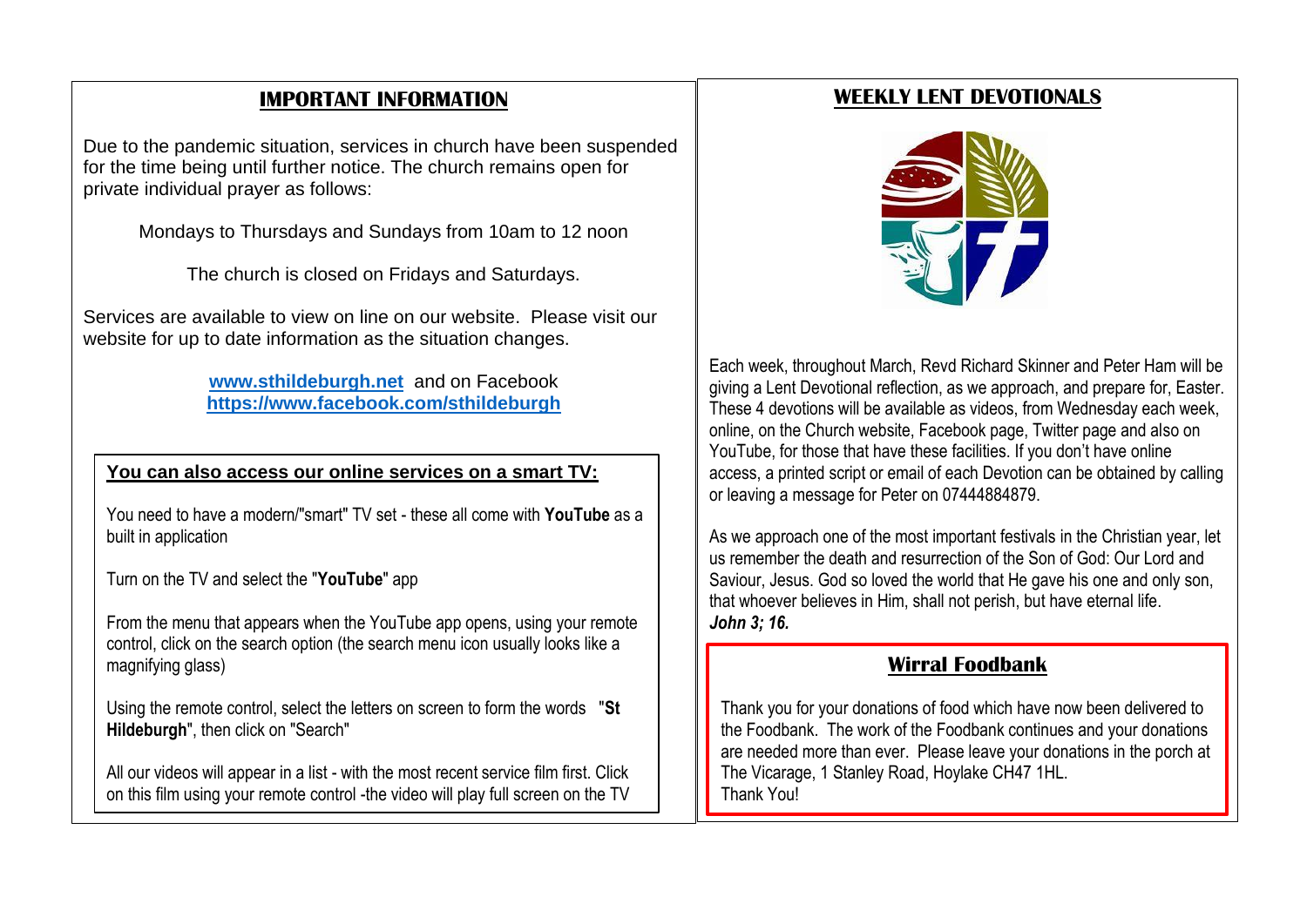### **VOYAGERS AT HOME**

This week in Voyagers we read from Mark's Gospel about Jesus' baptism, his temptation in the desert, and the beginning of his ministry.

We thought about what it means to "repent" and "seek the kingdom" choosing each day to move closer to God.



Vanessa and Lorna created their own art based on our reading. We prayed:

"Help us, during these days of Lent, to come close to you and listen to your voice. Give us strength to overcome the temptation to please ourselves and live life without you."

Love and prayers, **Christine** 

# **Lent Reflection**



A Lent Reflection from St Hildeburgh's is available to view on the following platforms:

**[www.sthildeburgh.net](http://www.sthildeburgh.net/)**

**<https://www.facebook.com/sthildeburgh>**

**Twitter: @sthildeburgh**

### **Saying Farewell to Bishop Keith**

After 14 years in post, Bishop Keith Sinclair will retire on 7 March 2021. In a letter to the Diocese, Bishop Mark invites us all to prepare for Bishop Keith's retirement and to take part in plans for his farewell. To read Bishop Mark's letter go to[: www.chester.anglican.org](http://www.chester.anglican.org/)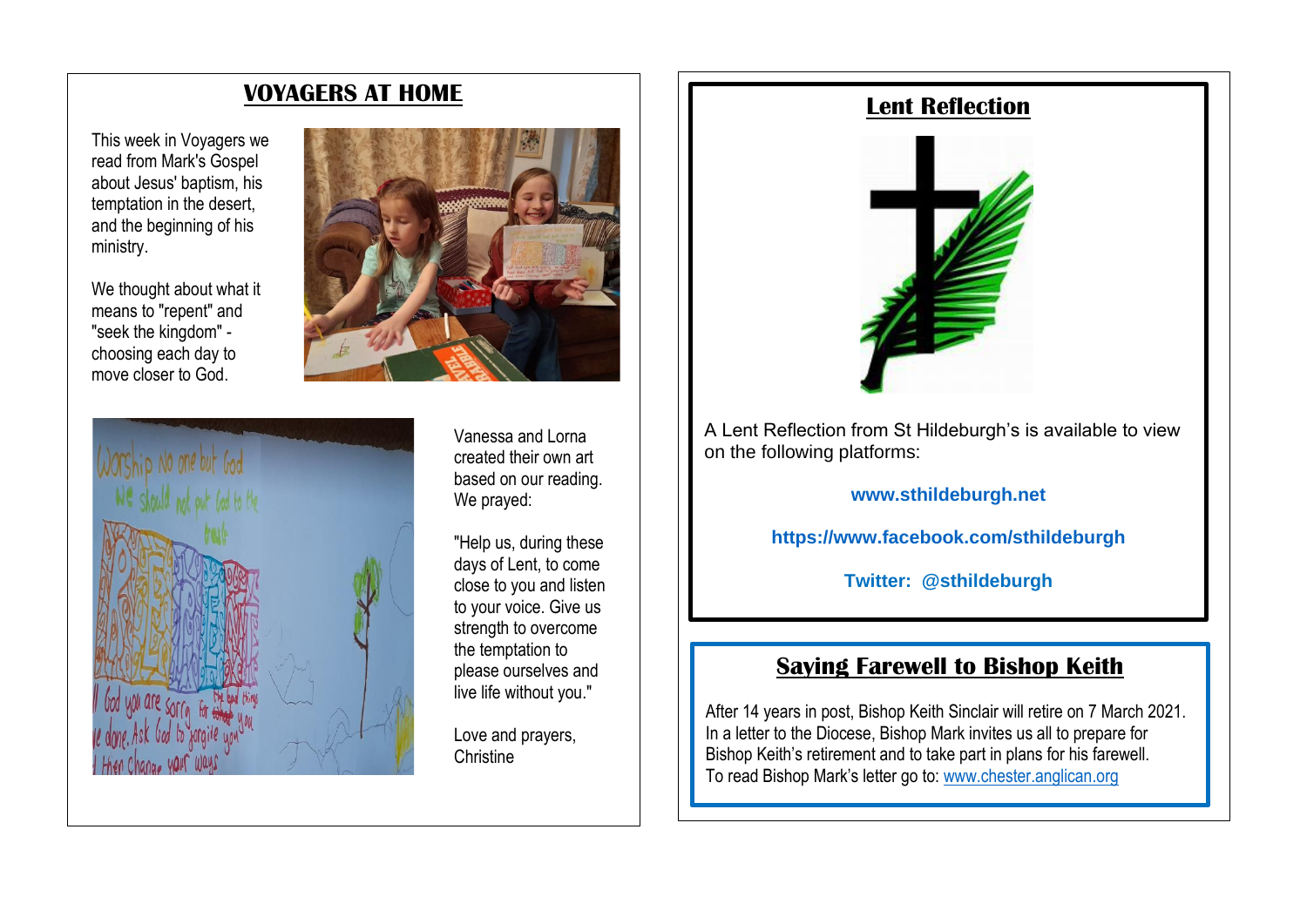

### **ORDER YOUR MESSY CHURCH EASTER SPECIAL GOODY BAGS.**

If you know any primary aged children who might like one of our GOODY BAGS for Easter, please contact us on: [messy.church@sthildeburgh.org](mailto:messy.church@sthildeburgh.org)

We will have time to prepare them before the Easter holidays. They will be COVID safe and with the child's age and gender in mind. No charge.

Each bag will contain crafts, games, activities, and an Easter story, as well as some tasty Easter Edibles!

For more information contact our Messy Church coordinators, Peter Ham or Jane Langley or phone/text 07444884879.

Thank-you to all those who have offered to put the GOODY BAGS together.

Many thanks. Peter and Jane

# Check in & Chat Service

Since the onset of the Covid19 lockdown, Wirral Mind has responded by offering welfare telephone calls to those people who feel isolated, lonely. anxious and afraid due to being unable to access our services and others.

Our Check-in and Chat call operatives are on hand to provide practical and emotional support, for anything from accessing emergency food supplies and medicines to alleviating loneliness and isolation. We endeavour to ensure that people are getting the help they need during lockdown periods and beyond; we are especially concerned about reaching those people who may not be in contact with other services or social networks.

We have tried to target services to those struggling because of loss of employment, bereavement and social isolation derived from the pandemic.



Our ultimate aim is to encourage people to access services in person when it is safe to do so, until that can happen we have developed a range of digital workshops, training and peer support groups that will promote and encourage future social networks, reduce feelings of isolation and equip people with the skills and tools that will build resilience.

#### To make a referral:



Please contact us on 0151 512 2200 or email learning@wirralmind.org.uk

Our phone lines are open Monday to Friday 9am - 5pm

www.wirralmind.org.uk Registered charity no. 1854887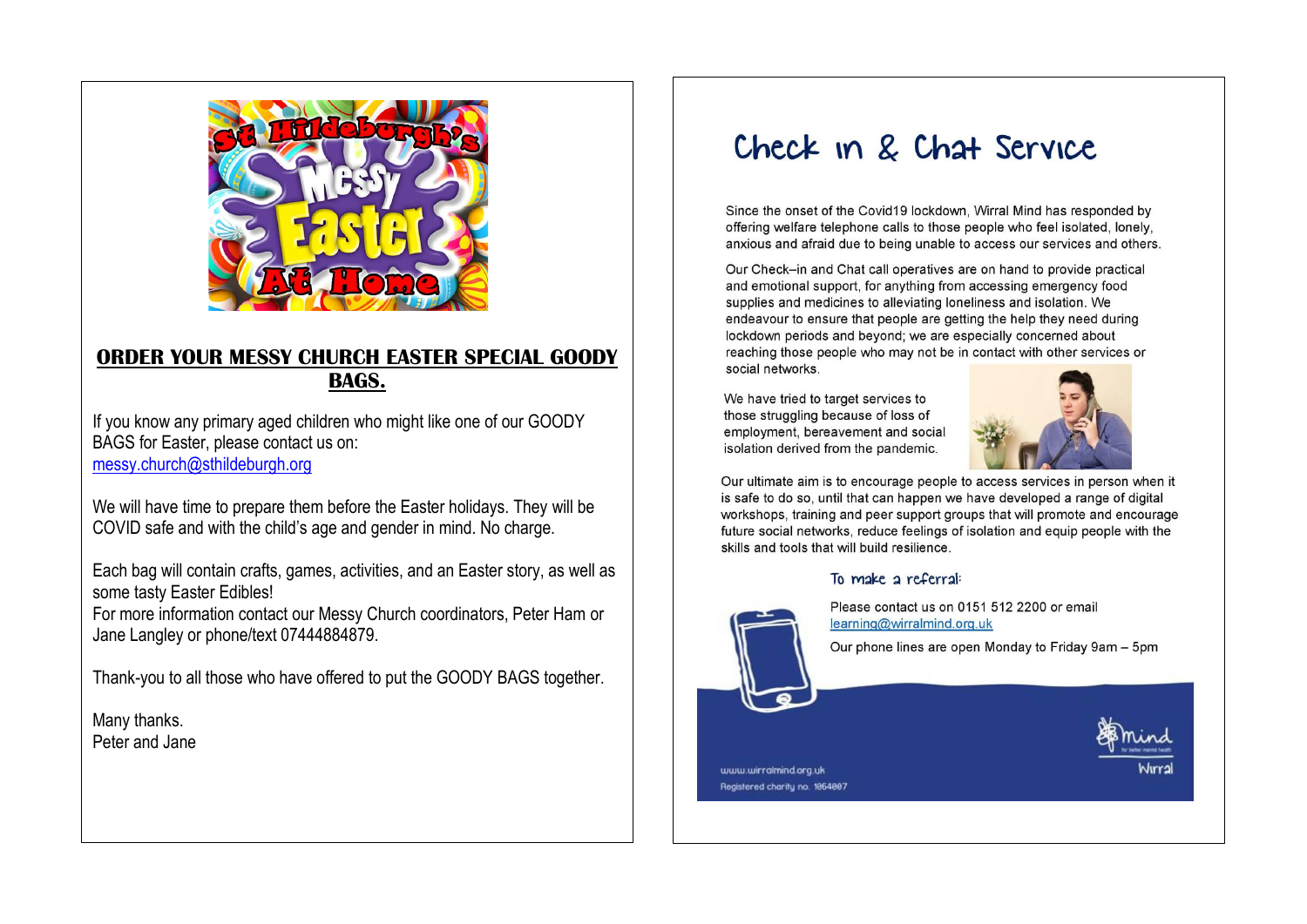# **FLOWER OF THE WEEK: EARLY CLEMATIS**  $42<sup>nd</sup>$  in a series.

### *Text and photographs by Peter Surridge.*

CLEMATIS are most evident from spring to autumn. Less obvious – but all the more appreciated – are the early-flowering types. Some are exceptionally hardy. *Clematis alpina* (pictured)*,* from the mountains of Europe and Asia, grows 2m-3m (6ft-10ft) tall, and opens pendulous, bell-shaped blossoms of blue or mauve from mid-spring. The variety 'Cyanea,' bred to withstand the Swedish winter, has deeper blue flowers and serrated, ferny leaves, while 'Constance' has purple-pink blooms and 'Pamela Jackman' has blue flowers with blue and cream anthers. One of the first to bloom is *Clematis cirrhosa,* an evergreen species from southern Europe which requires a warm wall to grow well. It climbs to some 3m (8ft-10ft) and produces cup-shaped cream flowers often flecked with red, from mid-winter.

The *cirrhosa* variety 'Balearica' is not so vigorous but has pretty cut-leaf foliage. 'Wisley Cream' has greenish-cream blooms, while one of my favourites, 'Freckles' (pictured) often bears its flowers from late autumn – creamy-pink blooms, heavily speckled red inside, contrasting with the long, yellow stamens. Another evergreen, *Clematis armandii*, has large oval leaves and white, longlasting, almond-scented flowers, often continuing throughout frost and snow. It grows quickly to 3m-5m (10ft-15ft). *Clematis macropetala*, a deciduous species from Mongolia, is another tough customer with similar flowers and flowering time to *alpina*.

The word clematis seems to have come from the Greek *klema*, meaning "tendril," with which, of course, the climbing species cling to their supports. Remember that when preparing a position for a new plant - fix wires or trellis into position making sure they are sturdy enough to hold the weight of a fullgrown climber.



**Pictured left:** *Clematis alpina.*

**Pictured below:** *Clematis cirrhosa 'Freckles'.*

If planting against a wall or fence, select a position at least 45cm (18in) away from it. Immerse the roots, still in their container, in water for 20 minutes and, while the rootball is soaking, dig a hole 45cm deep and wide (18in x 18in).



In clay, dig a little deeper and place a layer of crocks or pebbles in the base to improve drainage, and also fork the sides and base. After removing the container, plant so the rootball is 6cm (2.5in) below the soil surface. Tie the stems with soft string to a cane training the plant towards its support and cover the root area with rocks or stone slabs to keep the roots cool. Water generously and continue to do so whenever the weather is dry for the first two years. Feed with a liquid plant food high in potash once a fortnight throughout the growing season.